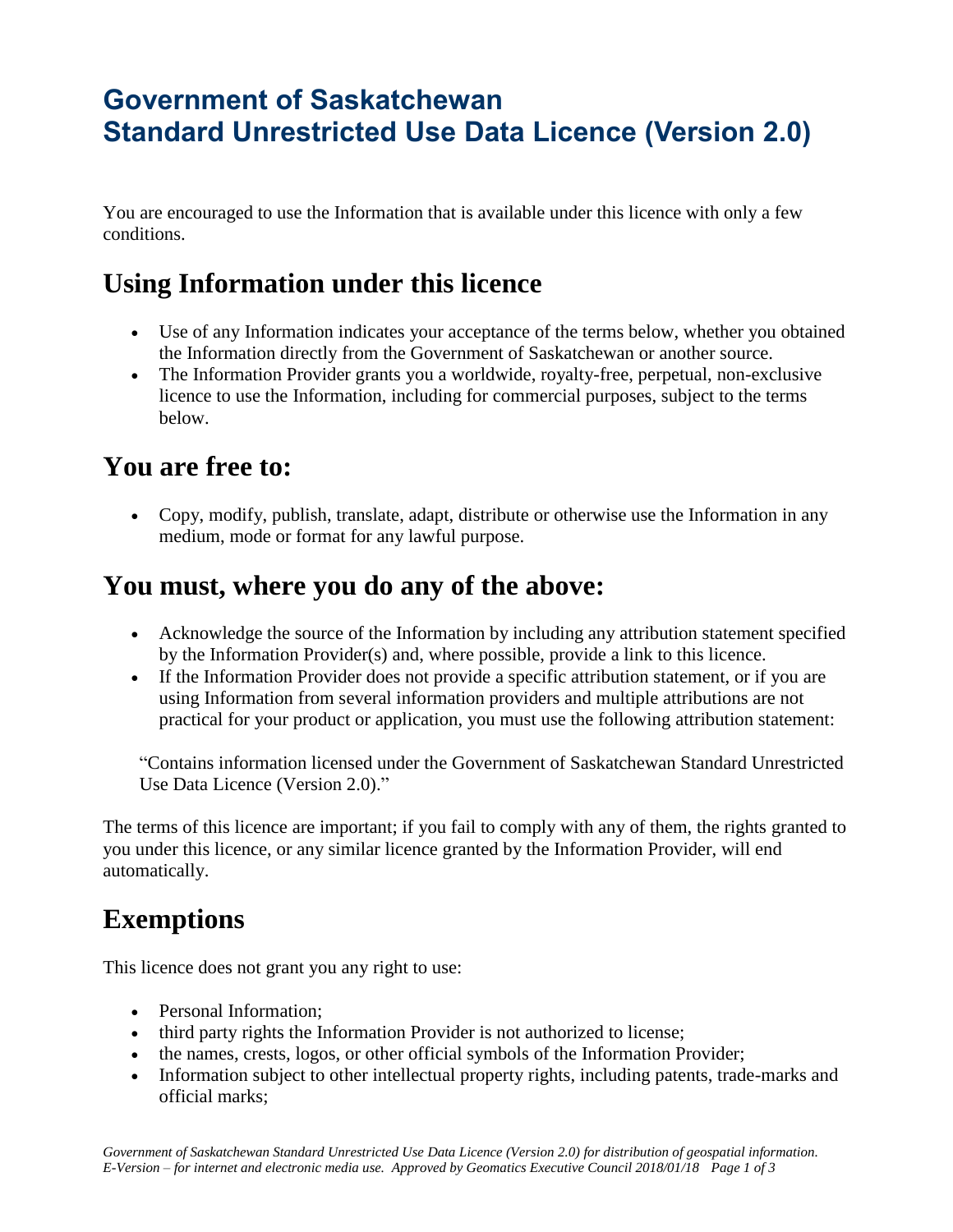- Information or Records not accessible under *The Freedom of Information and Protection of Privacy Act* of Saskatchewan; and
- Data licensed exclusively to Information Services Corporation by the Information Provider including as laid out in the Master Service Agreement, amending agreements and related agreements (http://www.publications.gov.sk.ca/deplist.cfm?d=9&c=5362) independently of the Information offered to you under this Licence.

### **Non-endorsement**

This licence does not grant you any right to use the Information in a way that suggests any official status or that the Information Provider endorses you or your use of the Information.

### **No Warranty**

The Information is licensed "as is", and the Information Provider excludes all representations, warranties, obligations, and liabilities, whether express or implied, to the maximum extent permitted by law.

The Information Provider is not liable for any errors or omissions in the Information, and will not under any circumstances be liable for any direct, indirect, special, incidental, consequential, or other loss, injury or damage caused by its use or otherwise arising in connection with this licence or the Information, even if specifically advised of the possibility of such loss, injury or damage.

# **Governing Law**

This licence is governed by the laws of the province of Saskatchewan.

Legal proceedings related to this licence may only be brought in the courts of Saskatchewan.

## **Definitions**

In this licence, the terms below have the following meanings:

"Information"

means information resources or Records protected by copyright or other information or Records that are offered for use under the terms of this licence.

"Information Provider"

means Her Majesty the Queen in right of the Province of Saskatchewan.

"Personal Information"

means "personal information" within the meaning of Section 24 of *The Freedom of Information and Protection of Privacy Act* of Saskatchewan.

"Record"

means "record" within the meaning of Section 2 of *The Freedom of Information and Protection of Privacy Act* of Saskatchewan.

"You"